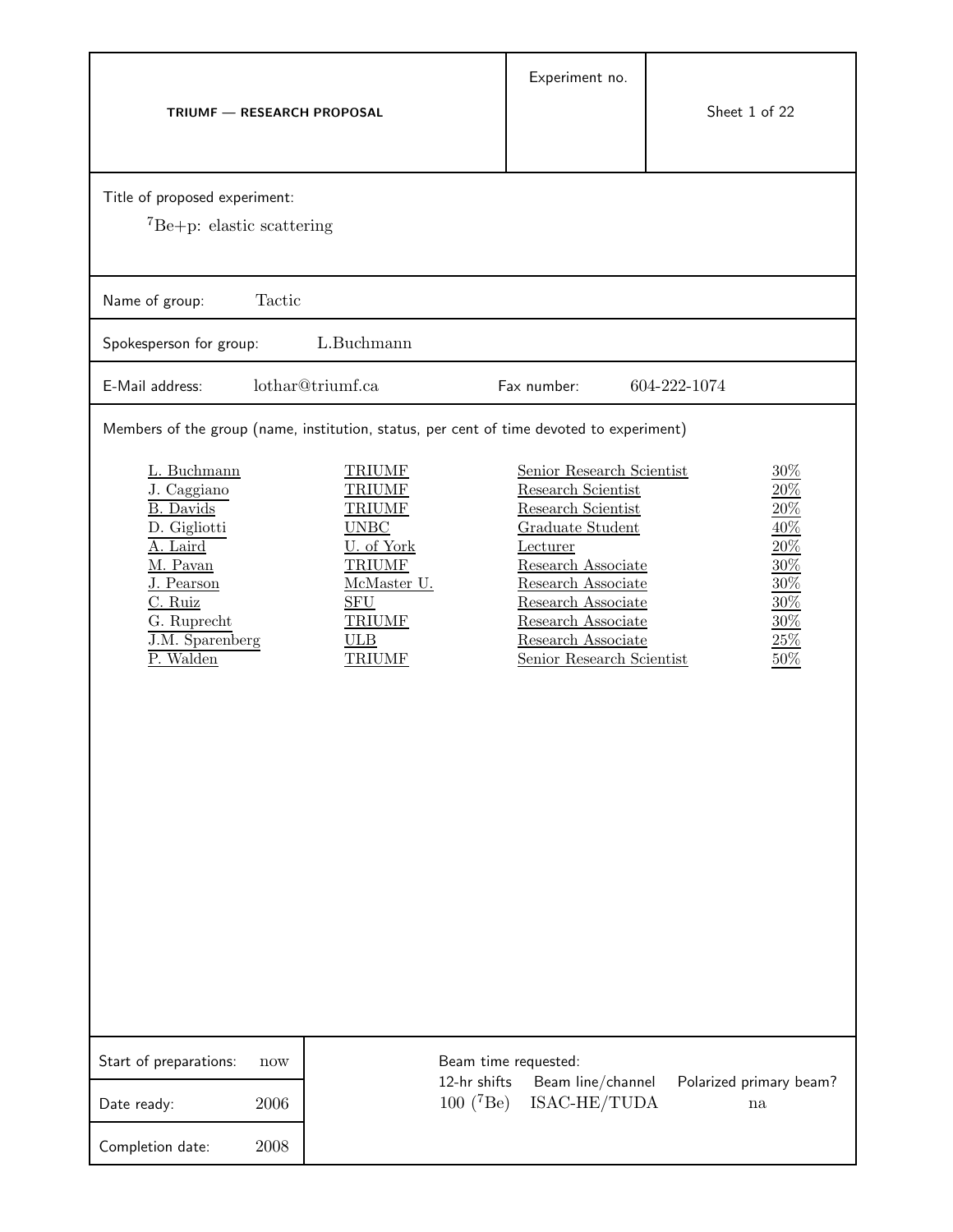With more precise measurements becoming available for the  $^7Be(p,\gamma)^8B$  reaction, the question of theoretical description and thus the extrapolation to low energies becomes more critical. Precision elastic scattering measurements of <sup>7</sup>Be on protons provide a tool to restrict the range of theoretical predictions as any theory describing  $^7Be(p,\gamma)^8B$  also has to be capable of including the elastic scattering data. Elastic data can be obtained with high precision at relatively low beam intensities. We therefore propose a <sup>7</sup>Be beamhydrogen scattering target experiment using the TACTIC chamber under development as the detector. Beam energies will cover nearly the full ISACI range (except for the lowest energies) and eventually be extended to ISACII energies. In addition, both the inelastic channel into the first excited state of <sup>7</sup>Be at 429 keV and the inelastic <sup>3</sup>He channel with a Q-value of -1.588 MeV will be explored. As calibration and independent measurement we also propose a <sup>7</sup>Li+p elastic scattering experiment.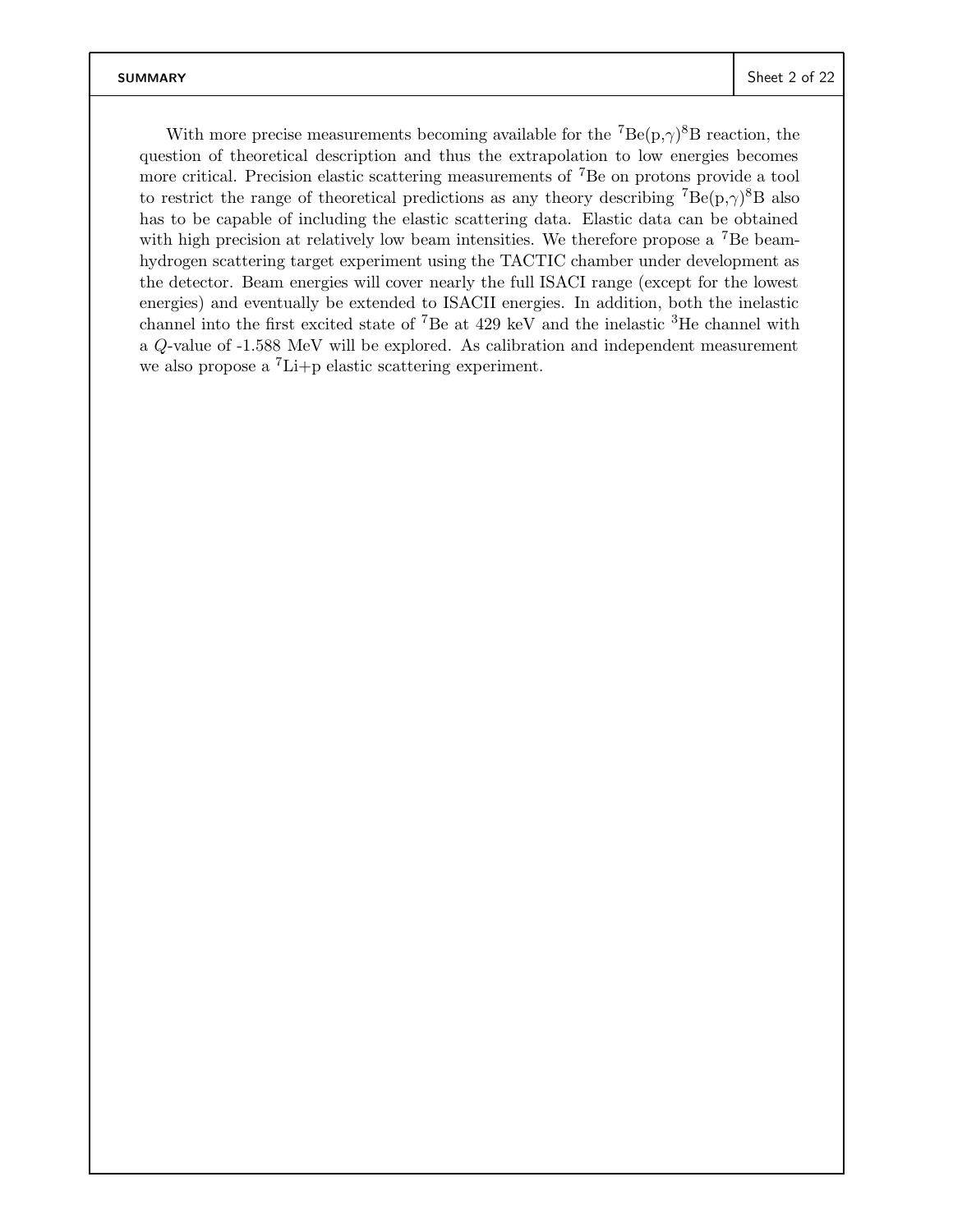Experimental area

ISAC-HE, TACTIC (TUDA)

Primary beam and target (energy, energy spread, intensity, pulse characteristics, emittance)

p-beam on carbon target, 500 MeV

Secondary channel ISAC, TUDA

Secondary beam (particle type, momentum range, momentum bite, solid angle, spot size, emmittance, intensity, beam purity, target, special characteristics)

<sup>7</sup>Be, <sup>7</sup>Li stable, 0.25-4.5 MeV/u, <sup>∼</sup>5×10<sup>7</sup> <sup>s</sup>−<sup>1</sup> at TACTIC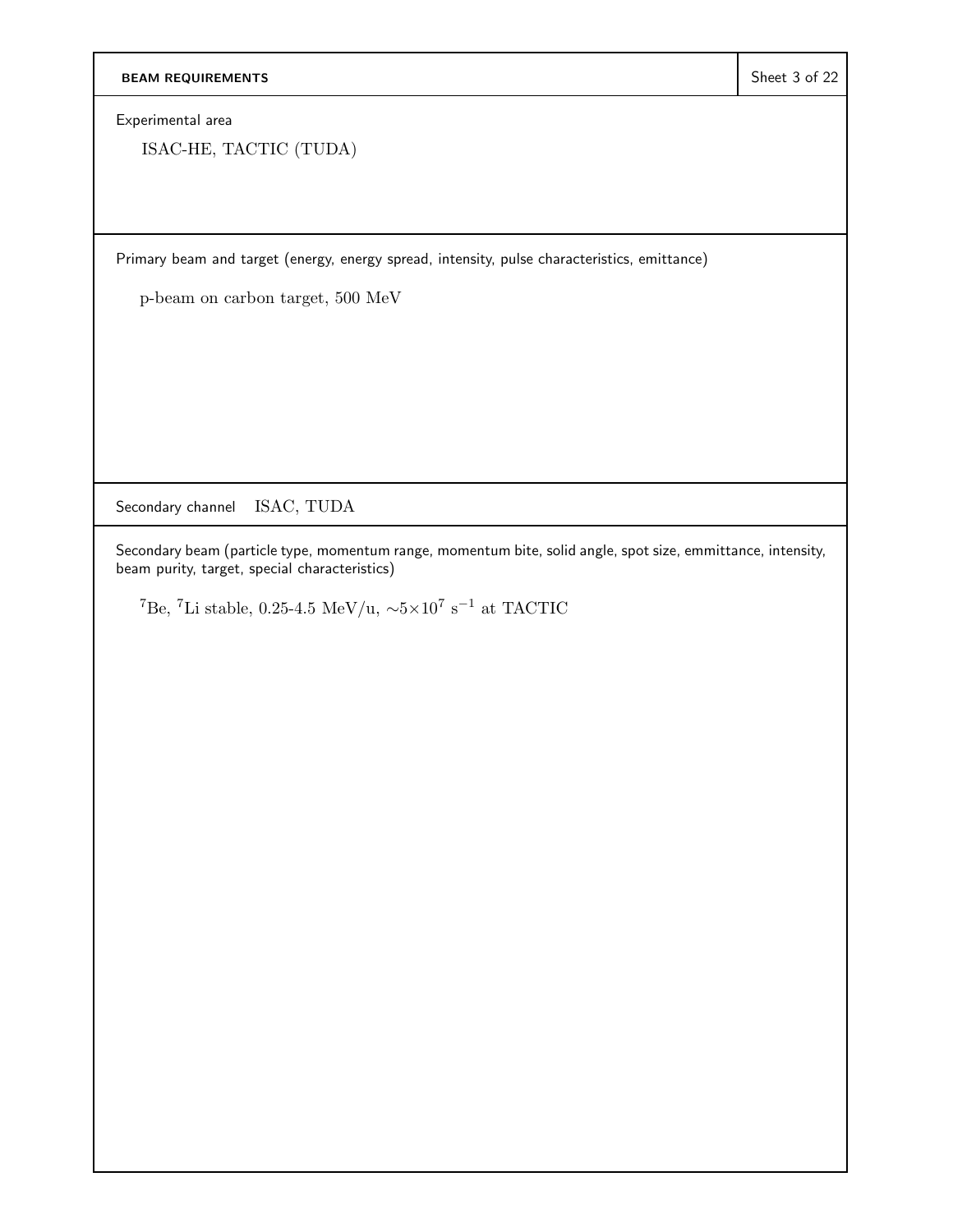# **SUPPORT REQUIREMENTS** Superintendent Sheet 4 of 22

## TRIUMF SUPPORT:

A secondary stripper in the high energy beam line of ISACI is necessary. Safety measures like covering Faraday cups with foils; close co-operation with safety group. Some TRIUMF expertise for the development of TACTIC. Some financial infrastructure support. UV laser beam transport to the ISAC target.

NON-TRIUMF SUPPORT

Procurement of TACTIC (NSERC grant).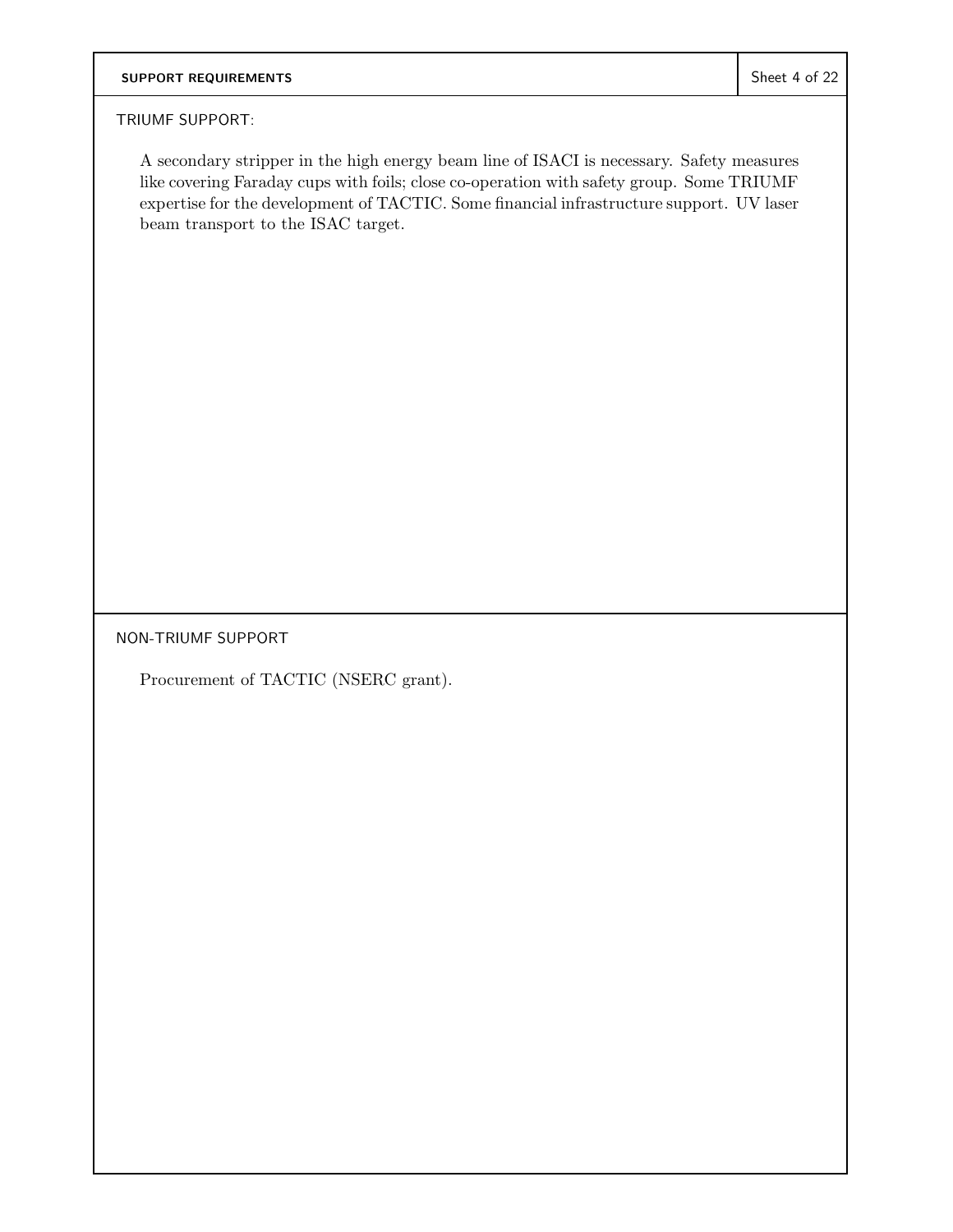As <sup>7</sup>Be has a relatively long half life  $(T_{1/2}$ =53 d), it requires some precautions when running. However, only about 10% of the total <sup>7</sup>Be activity emit  $\gamma$ -radiation (478 keV). As a cautionary measure, points (beside the experiment) hit regularly by the beam by tuning or stripping, need to be covered by foil to be removed after the experiment. For a four week run the total activity brought into the experimental hall is estimated to be of the order of  $5\times10^{14}$  atoms of <sup>7</sup>Be, about two orders of magnitude less activity than the target we used in Seattle. See also the safety section in this report.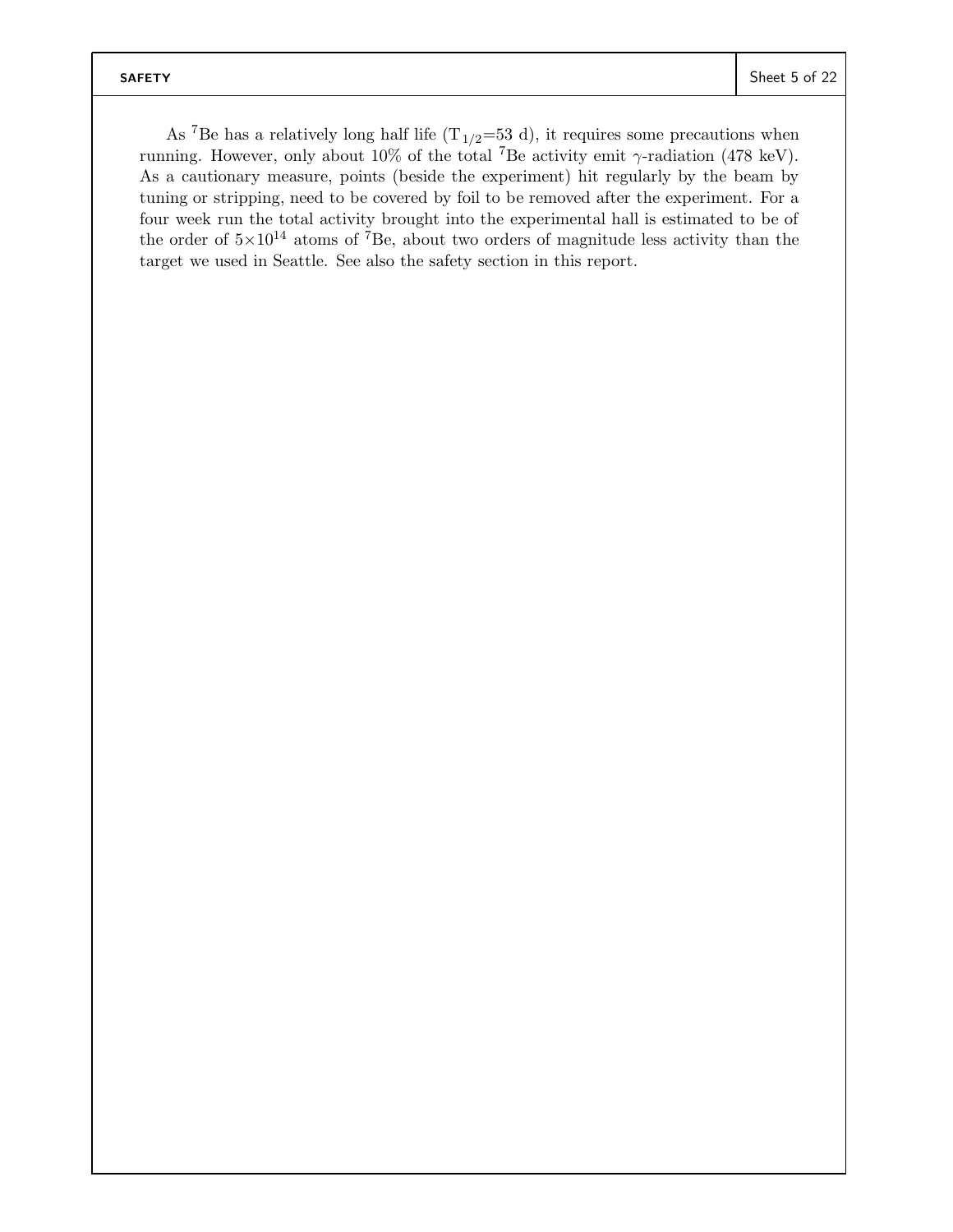## **1 Introduction/Theory**

With the advent of high precision measurements of the  $^7Be(p,\gamma)^8B$  cross section [1], the question of extrapolation to low energies in this reaction has become more pronounced. Indeed, if one takes available theoretical prescriptions for extrapolations, the scatter in these extrapolations for  $S_{17}(0)^1$  is as big as the error from experimental systematic uncertainties. Possible theoretical extrapolations from the data of Ref. [1] are shown in Fig. 1. However, while experimental systematic errors can be reasonably estimated, the scatter



Fig. 1 Different theoretical extrapolations applied to the data of Ref. [1] as indicated in the figure. References to these different extrapolations can be found in Ref. [1].

in the theoretical extrapolation leads to a somewhat unsatisfactory error estimate as certainly extrapolations are of different quality and often based upon different experimental input parameters and different model approaches.

One profound way to adjust the nuclear part of theories in radiative capture is a precision measurement of the elastic scattering cross section of <sup>7</sup>Be+p. This <sup>7</sup>Be+p elastic scattering, in particular in the s-wave, is a very important ingredient for the theoretical description of the  ${}^{7}Be+p$  radiative capture. In fact, the knowledge of elastic scattering is necessary both for the theoretical extrapolation of direct capture measurements to astrophysical energies and for the interpretation of Coulomb-dissociation data. In the absence of precise scattering data, phenomenological models like the potential or R-matrix ones generally deduce this information indirectly by assuming charge symmetry with the mirror system <sup>7</sup>Li+n, for which data and scattering lengths are known with high precision.

Recent <sup>7</sup>Be+p elastic-scattering experiments have, however, raised some doubts regarding this procedure: (i) the Louvain-la-Neuve experiment [2] (Fig. 2)<sup>2</sup> suggests that the  ${}^{7}Be+p$  scattering length<sup>3</sup> for channel spin 1 is incompatible with the value expected from <sup>7</sup>Li+n in the framework of a charge-symmetric potential model; (ii) the Notre-Dame

<sup>&</sup>lt;sup>1</sup>The cross section factor S of radiative capture of protons  $(A=1)$  on <sup>7</sup>Be  $(A=7)$  in the solar pp chain. <sup>2</sup>It has come to our attention that another <sup>7</sup>Be elastic scattering experiment is in progress at Oak

Ridge. To our knowledge it uses a similar set up as the LLN experiment.

<sup>&</sup>lt;sup>3</sup>For a short introduction to the concept of scattering length, see the Appendix.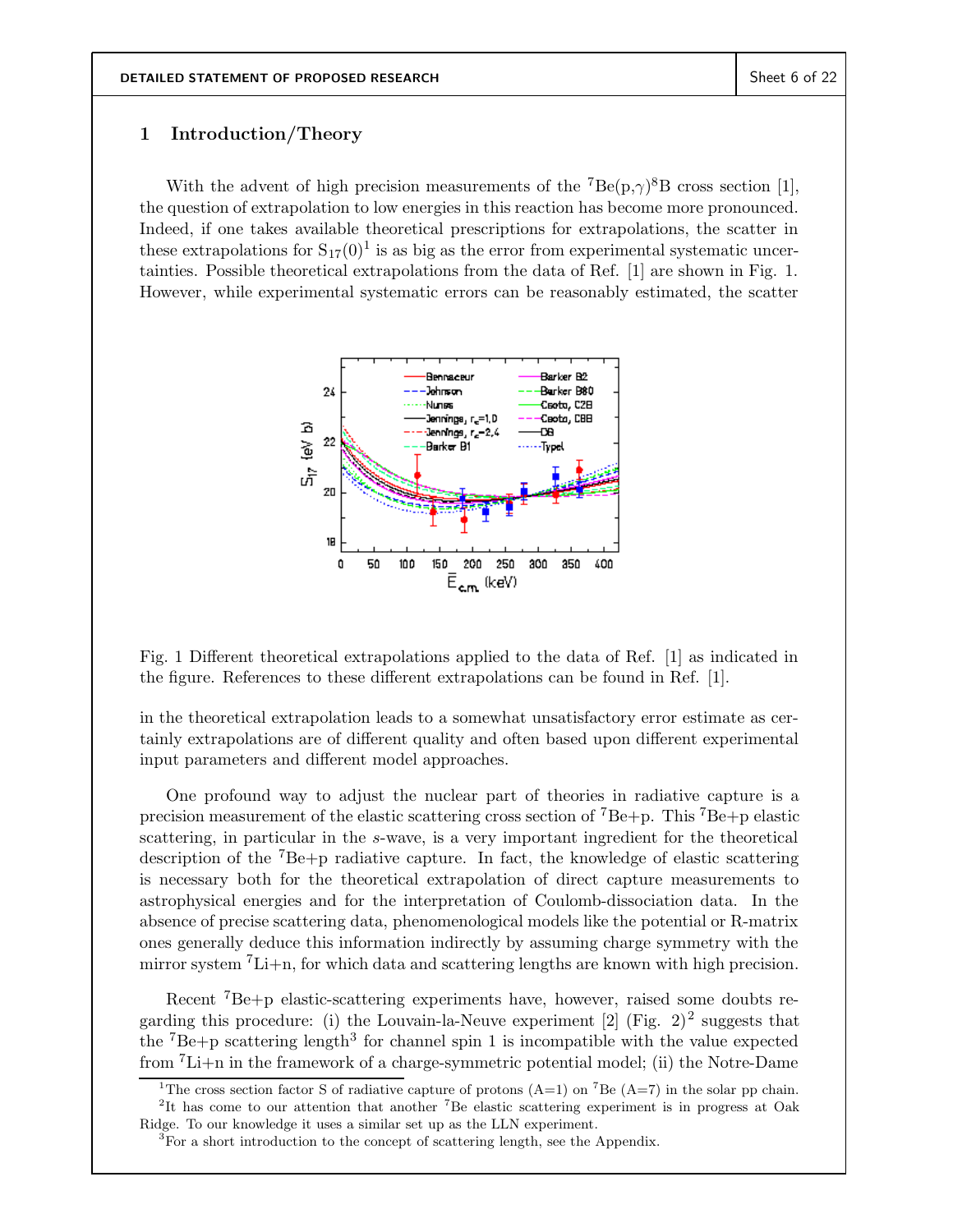

Fig. 2 Excitation function of the LLN  ${}^{7}Be+p$  experiment. Two thick targets and LEDA detectors were used. Data were collected only at small forward laboratory angles, i.e. large cm angles.

experiment  $[3]$  (Fig. 3) is well described by an R-matrix formalism which is incompatible with the  ${}^{7}$ Li+n scattering length for channel spin 2 [4,5]. A possible explanation for such a charge dependence could be the existence of wide s-wave states at an excitation energy of about 3.5 MeV in both the  ${}^{8}$ Li and  ${}^{8}$ B nuclei, corresponding to the  ${}^{8}$ Be excited states seen in <sup>7</sup>Li+p elastic scattering [6]. For <sup>7</sup>Be+p, these states would be much above threshold  $(0.1375 \text{ MeV})$  and would only have a weak influence on scattering lengths. For  $\mathrm{L}^7$ -Li+n, they would be much closer to threshold (2.0328 MeV) and could strongly affect scattering lengths, which would therefore no longer show charge symmetry. The relative position of levels in the A=8 system is shown in Fig. 4. For all the data available, i.e.,  ${}^{7}$ Li+n,  ${}^{7}$ Li+p and  ${}^{7}Be+p$  very different potentials are then derived as shown in Fig. 5. At the moment it therefore looks as if charge symmetry is strongly broken.

Additional questions are: is charge independence with <sup>7</sup>Be+n and <sup>7</sup>Li+p fulfilled? No data are available for  ${}^{7}Be+n$  and are not likely to be forthcoming soon (though some indirect method can be explored). On the other hand,  ${}^{7}$ Li+p can and will be measured in the planned experiment as from kinematics and nearly all other conditions it will provide a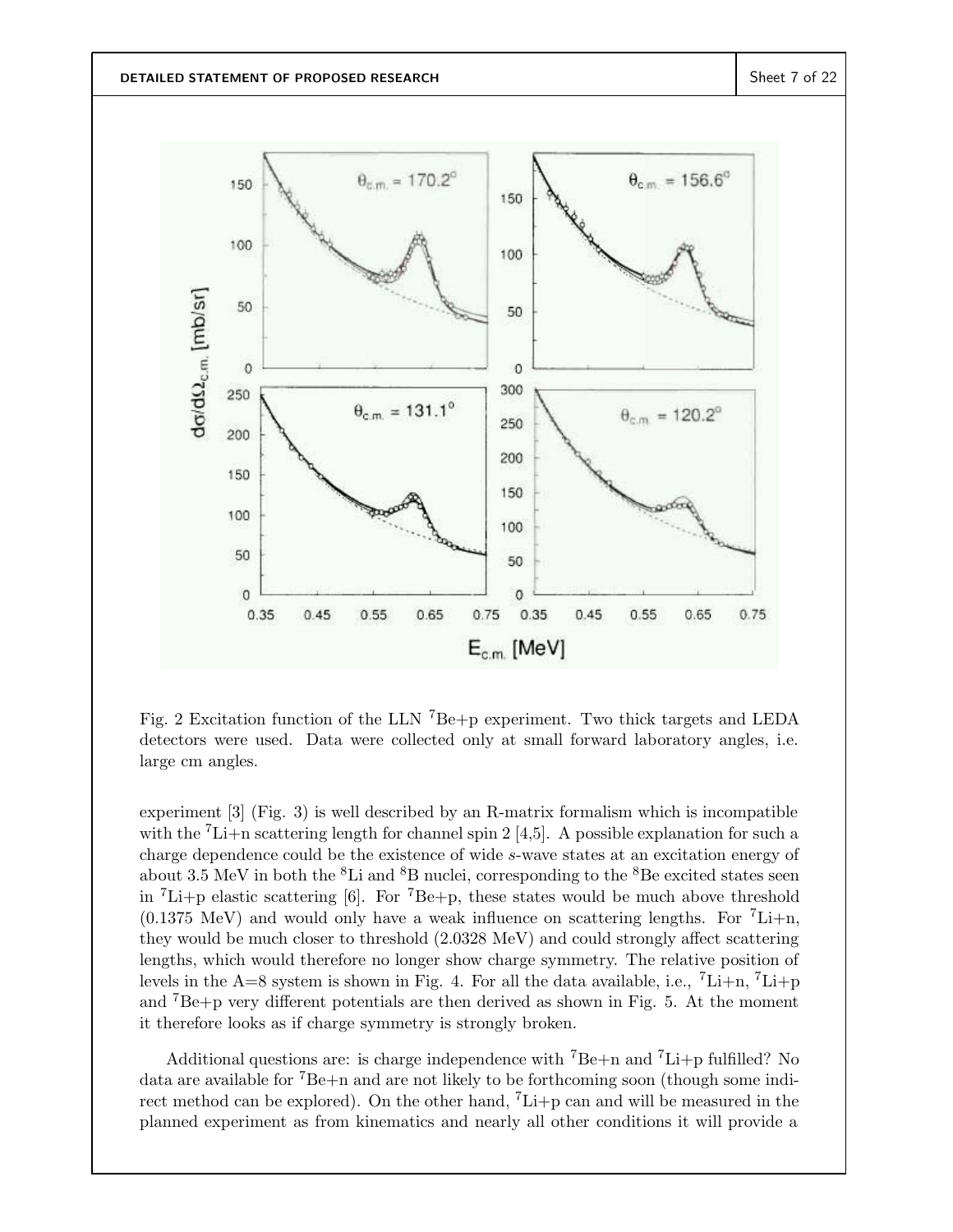

Fig. 3 Excitation function of the Notre Dame experiment showing a resonant like structure at about E=2.5 MeV and above with different R-matrix fits displayed. The insert shows an estimate of the position and width of a possible 2− resonance.

thorough test of our detector (see below). From the experiment of Ref. [6] one gets rather imprecise scattering lengths, in rough agreement with the other systems for s=2 and in agreement with <sup>7</sup>Be+p for s=1 (green lines in Fig. 5). Therefore a simultaneous improvement in these data is desirable. For the channel spin  $s=2$ , which dominates the capture cross section, we thus expect the new experiment to confirm previous results of approximate charge symmetry, but with an improved precision. For  $s=1$ , the situation is much more open and both charge dependence or independence of the scattering length would be interesting results. Charge independence would reveal problems in previous experiments of  ${}^{7}$ Li+n scattering, while charge dependence would be an interesting theoretical challenge (resonances close to thresholds might be an explanation).

The LLN experiment gives  $a_{02} = -7 \pm 3$  fm<sup>4</sup>. The value is derived by applying a simplified (not taking angular momentum mixing into account) R-matrix description. The large error results from the relative insensitivity of the fits, but not the scattering length, to the R-matrix interaction radius a. According to Ref. [7], this leads to an extrapolation error on  $S_{17}(0)$  of about 1 eV b (5%). Figs. 3 and 4 of Ref. [7] illustrate this point. In his

 ${}^4a_{\ell s}$ , with  $\ell$  being the incoming angular momentum and s the channels spin.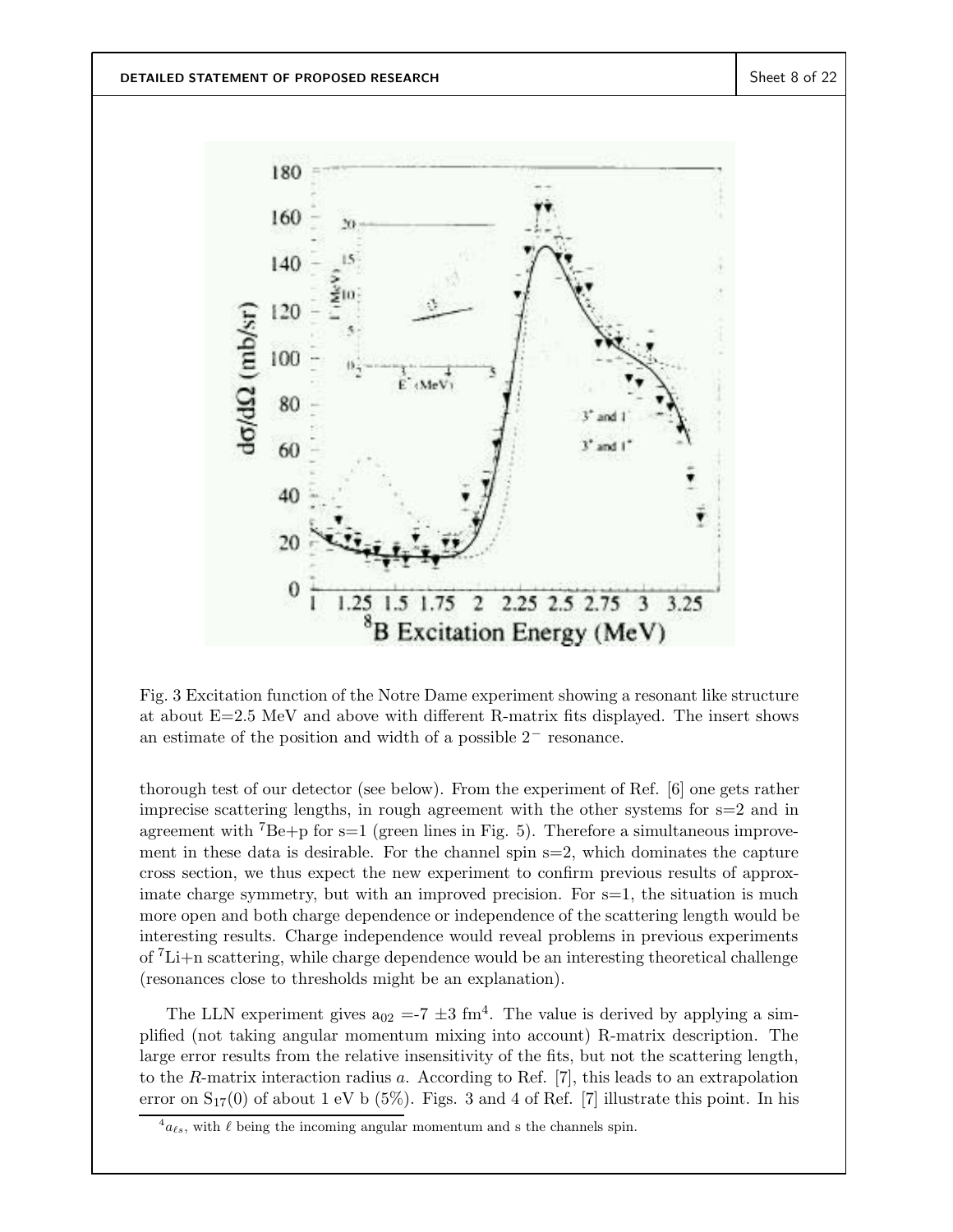

Fig. 4 The A=8 system in regard to proton and neutron capture at mass 7 nuclei.

new calculation (unpublished), Pierre Descouvement, ULB, has also tested the impact of the uncertainty on the scattering length on the astrophysical S-factor  $S_{17}(0)$ . He also gets errors of about 5%, which dominate the total error below 1 MeV.

From these correlations, one can estimate that an improvement in error to 10% on the scattering length would lead to an error of  $1\%$  on  $S_{17}(0)$ , which would be an acceptable error, since the experimental uncertainty is of the order of 5%. In addition, in a collaboration between TRIUMF and ULB, theorists will investigate in detail in the next few months, when the potential model is valid. First tests tend to show that the potential models used up to now are only valid below 1 MeV. Thus obtaining scattering data at higher energies (ISACI+II) in this experiments could thus allow to rule out some potential models (with good motivation), which is another way of reducing the theoretical uncertainty.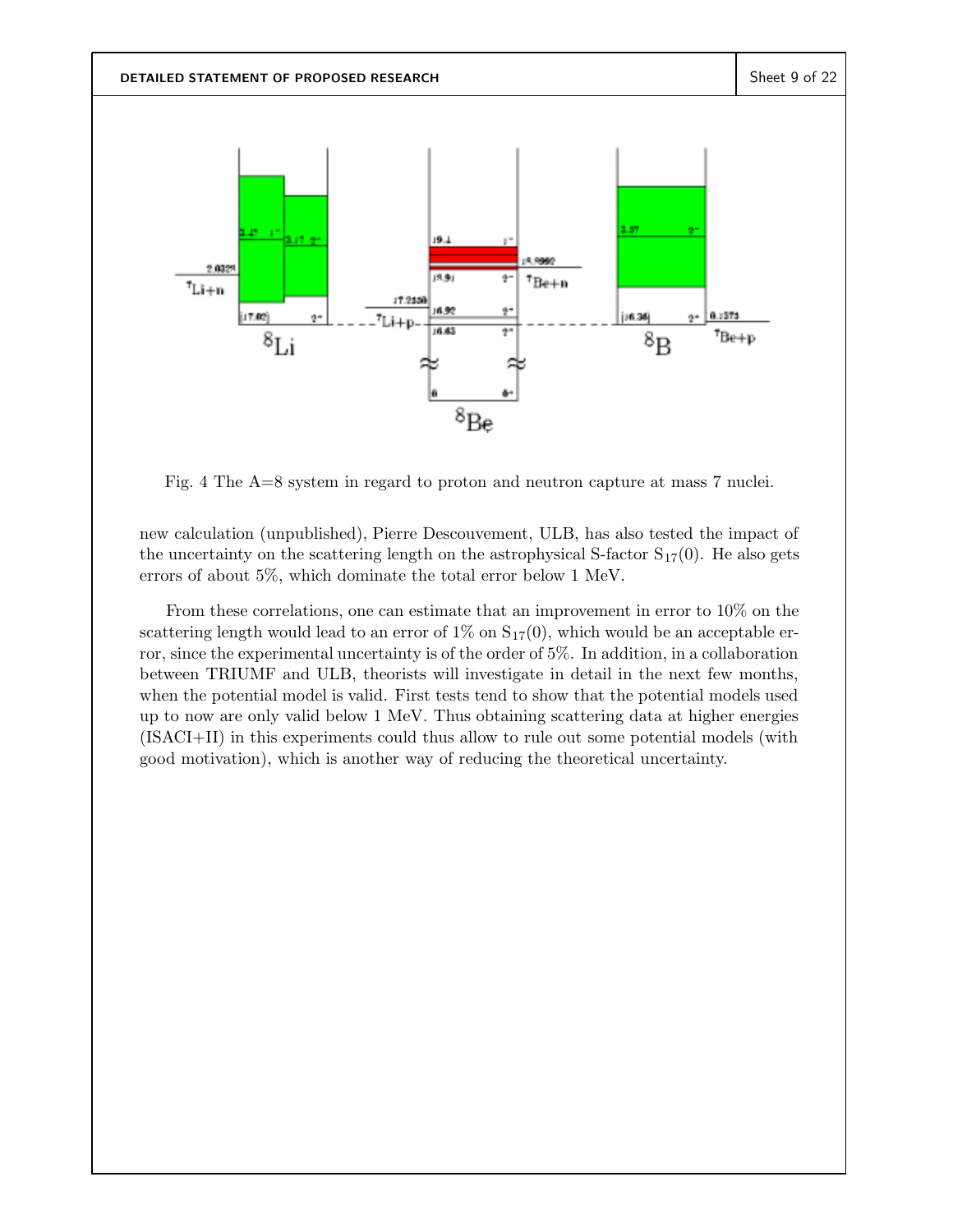

Fig. 5 Different optical potentials (Woods-Saxon) derived from different sets of elastic scattering data (radius 2.39 fm and diffuseness 0.65 fm).Shown are upper and lower limits for possible potentials.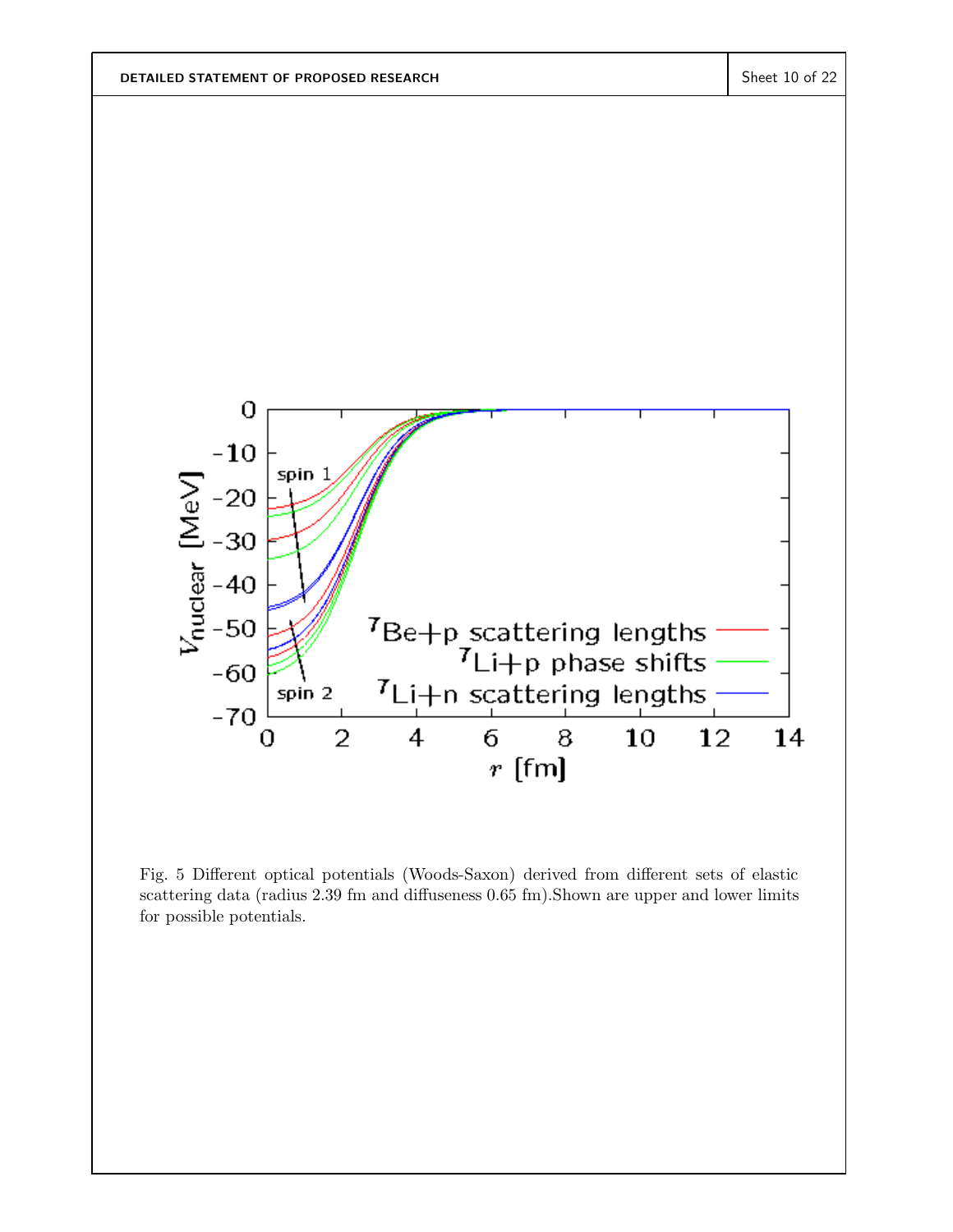### **2 The Experiment**

### **2.1 Beamlines and stripping**

Experimentally we will rely on the newly to be developed ISAC laser ion source to provide the necessary beam of <sup>7</sup>Be. Intensities of the order of  $10^8$  s<sup>-1</sup> are requested and have been easily achieved at CERN-ISOLDE demonstrating at least the easy <sup>7</sup>Be release from target. The plans of the laser ion source group call for Fall of 2005 to deliver such beams provided TRIUMF funds the development of the laser system for beryllium beams (transport of short wavelength UV to the ion source). This agrees well with the TACTIC schedule (see below). The necessary frequency tripling of the initial solid laser frequency has been achieved. Still laser beam transport optics valued to about k\$40 is missing<sup>5</sup> and needs to be provided by TRIUMF. In addition, the actual ionization scheme of beryllium still needs to be tested.

However, the ISAC <sup>7</sup>Be beam will also likely contain <sup>7</sup>Li ions. As elastic scattering resulting from these two isotopes is hard to distinguish experimentally, we propose to use an additional stripper before the bending magnet into the DRAGON and hence the TUDA beamline (see below) for ISACI. For ISACII a stripper in front of the superconducting linac is planned in any case. The additional stripper allows to obtain a  ${}^{7}Be^{4+}$  beam, a charge state not attainable for  ${}^{7}$ Li. Fig. 6 shows the beryllium stripping probabilities according to Ref. [8]. For energies above 250 keV/u the stripping probability for the  $4^+$  state is above 10% which should allow us to obtain data. Such low energies are a region where Coulomb scattering is very dominant and the cross section therefore high. Moving towards higher energies the stripping probability for  $4^+$  quickly goes to close to 100%, while the elastic scattering cross section drops. For a <sup>7</sup>Li beam the surface ion source at OLIS can be used. <sup>7</sup>Li beams with the necessary intensities (0.1 nA) have already been extracted from OLIS.

### **2.2 TACTIC**

Having obtained a pure <sup>7</sup>Be beam, only the recoil protons need to be observed in scattering. We propose to use the TACTIC detector for this purpose. Fig. 7 shows a schematic of the TACTIC detector under construction. TACTIC is a cylindrical ionization chamber, originally planned for the  ${}^{8}Li(\alpha,n){}^{11}B$  experiment and also to be used in the  ${}^{12}C+{}^{12}C$  experiment. It contains a cylindrical chamber in the centre which is not visible to the ion drift field outside that region. We are testing electron multiplying GEMs (Gas Electron Multipliers) for signal amplification close to the anode of the ionization chamber (Fig. 7) at the moment (see below). The inside chamber/cylinder contains the target gas which also can serve as an ionization chamber gas, if (as needed for <sup>8</sup>Li) the inner chamber is not separated by foil from the field region<sup>6</sup>. However, only observing recoil protons allows to separate the two chamber regions by a thin foil and therefore to operate both at different pressures and gases in both regions. This is necessary to obtain enough

<sup>&</sup>lt;sup>5</sup>Information from Jens Lassen, the TRIUMF laser ion source specialist. Radioactive beryllium beams are also requested by the  $\beta$ -NMR group (private communication by R. Kiefl).

<sup>&</sup>lt;sup>6</sup>There is a grounded grid providing shielding against the drift field. There is also a provision to repel beam induced ions away from the detection region.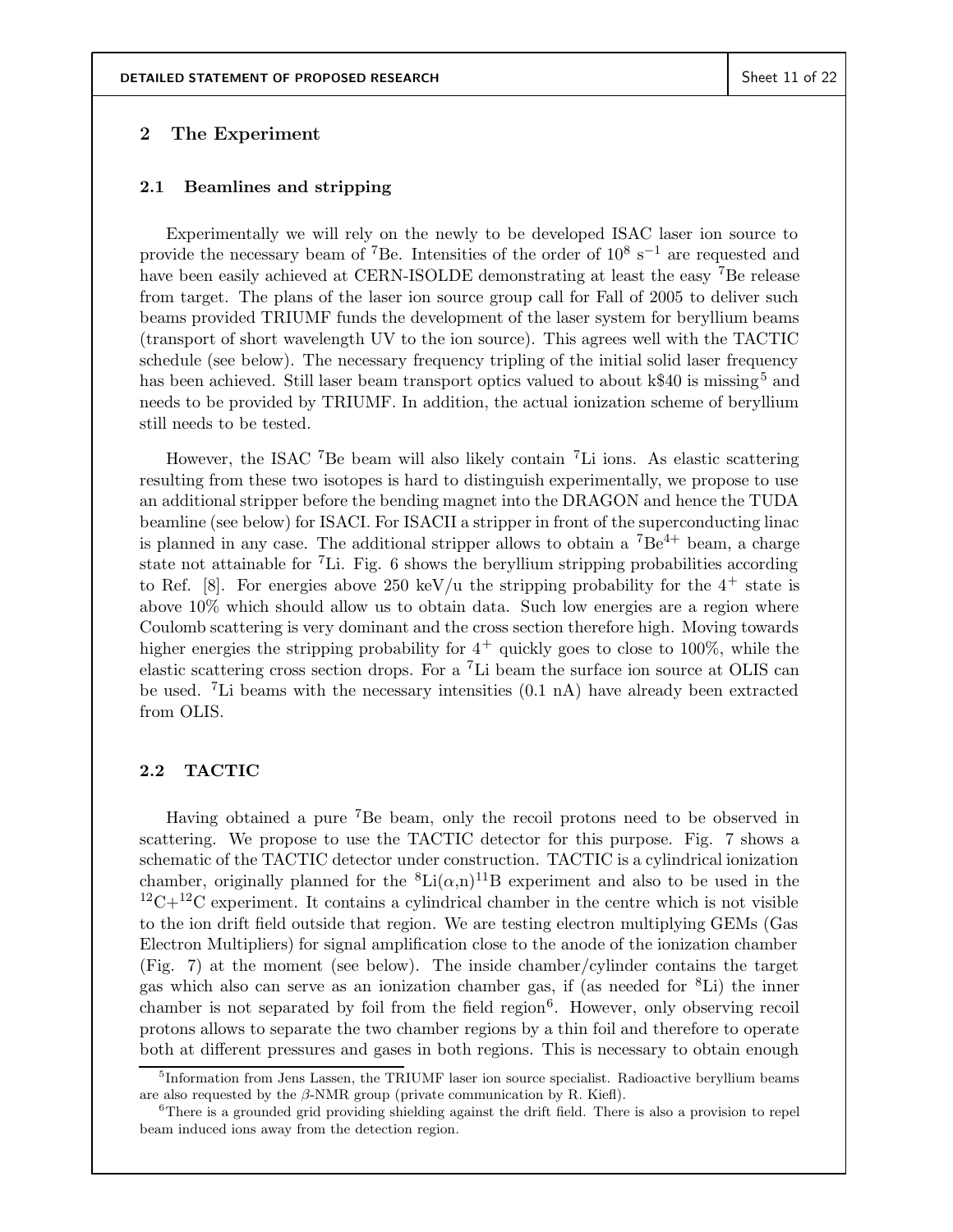

Fig. 6 Relative stripping probability for a beryllium beam on a carbon foil [8].

stopping power for the protons. Recoil protons from a few degree to close to  $90°$  will be observed so that a nearly complete angular distribution can be obtained at any energy point (see below). The final chamber will consist of 3 concentric cylindric regions (Fig. 8). The inner region (1) is where the reaction takes part. Ejectiles (i.e. protons) travel to the drift region (2) where they are stopped in the detector gas.

The wires or the foil, respectively, act as the cathode for the drift region  $(2)$ , where electrons move towards the anode starting from every point of the ejectile track. A Gas Electron Multiplier foil (GEM) is inserted in the drift region to gain a high amplification of the tiny electron currents. The GEM is a 50  $\mu$ m thick isolating foil with a conducting (copper) layer on both sides, perforated by a grid of 50  $\mu$ m large pinholes with 150  $\mu$ m pitch. Applying a high voltage (∼450 V) between the layers bends the drift field through the holes. The high field inside the holes causes an avalanche effect. The amplification is about 100 which makes the pulses strong enough for further electronic amplification. Since the signals are already pre-amplified by the GEM, a single electronic board is sufficient to obtain signals ready for digitalization. These boards will be mounted directly on the outside of the chamber - there is no need to send weak signal over long distances, which further improves the signal/noise ratio.

The anode is divided into strips and the strips are divided into segments. This way we obtain pulses that enable us to reconstruct the track of the particles: The projection on the cylinder wall is given by the anode strip position and the radial position by the drift time of the electrons. Moreover, the integrated charge of the pulses gives us the energy loss per distance of the particle.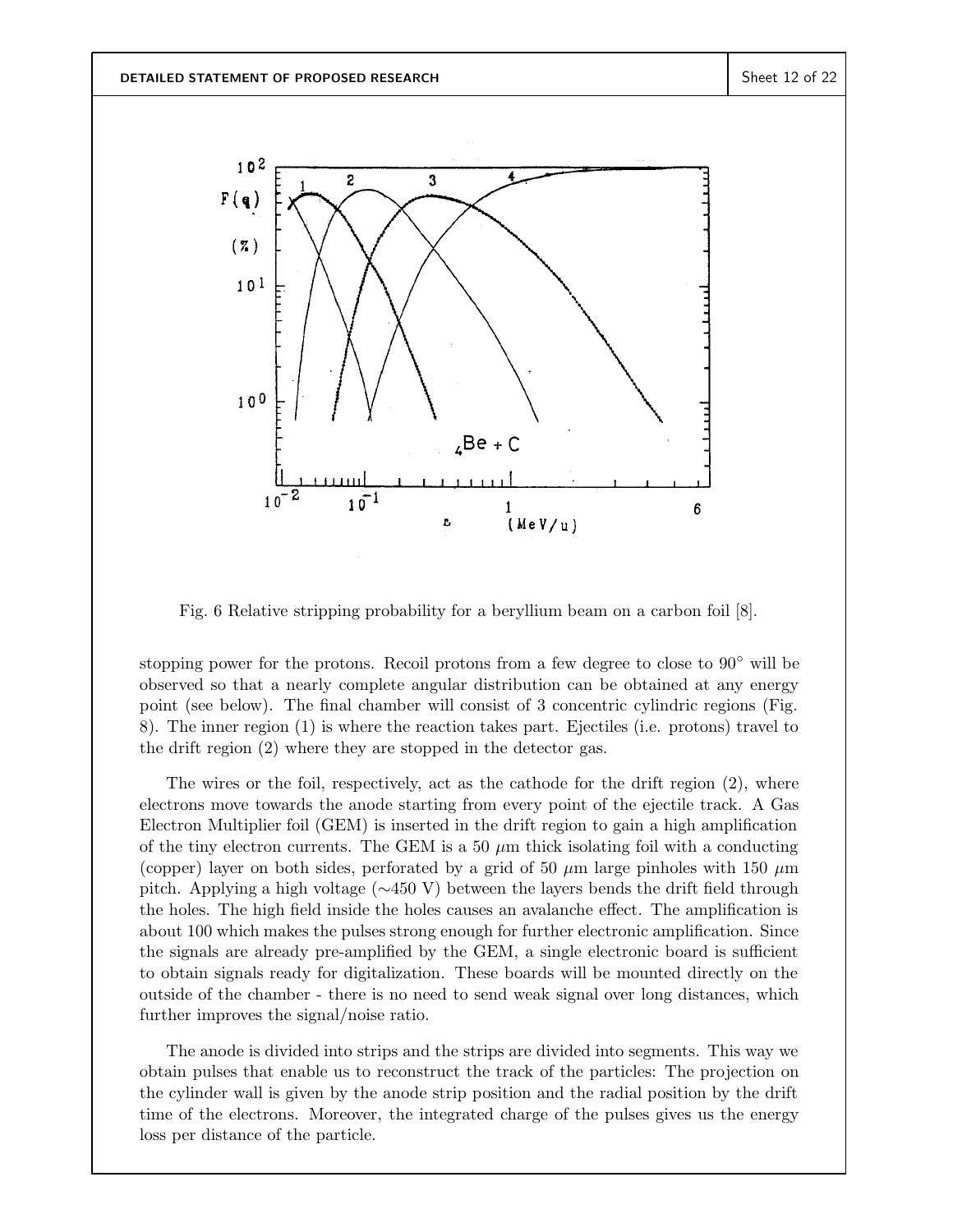

Fig. 7 The TACTIC detector under construction.

Even though there are only 16 segments in both direction of the anode in the final chamber, we have 256 time and 256 charge values that have to be converted. Moreover, since the time resolution depends very strongly on the signal/noise ratio, the electronics has to be as close as possible to the chamber. Flash ADCs offer a good solution for these problems. They can be programmed to provide digitalized output for the differentiated (time) and integrated (charge) pulse.



Fig. 8 Different cuts, parallel to the beam and perpendicular, through the TACTIC detector.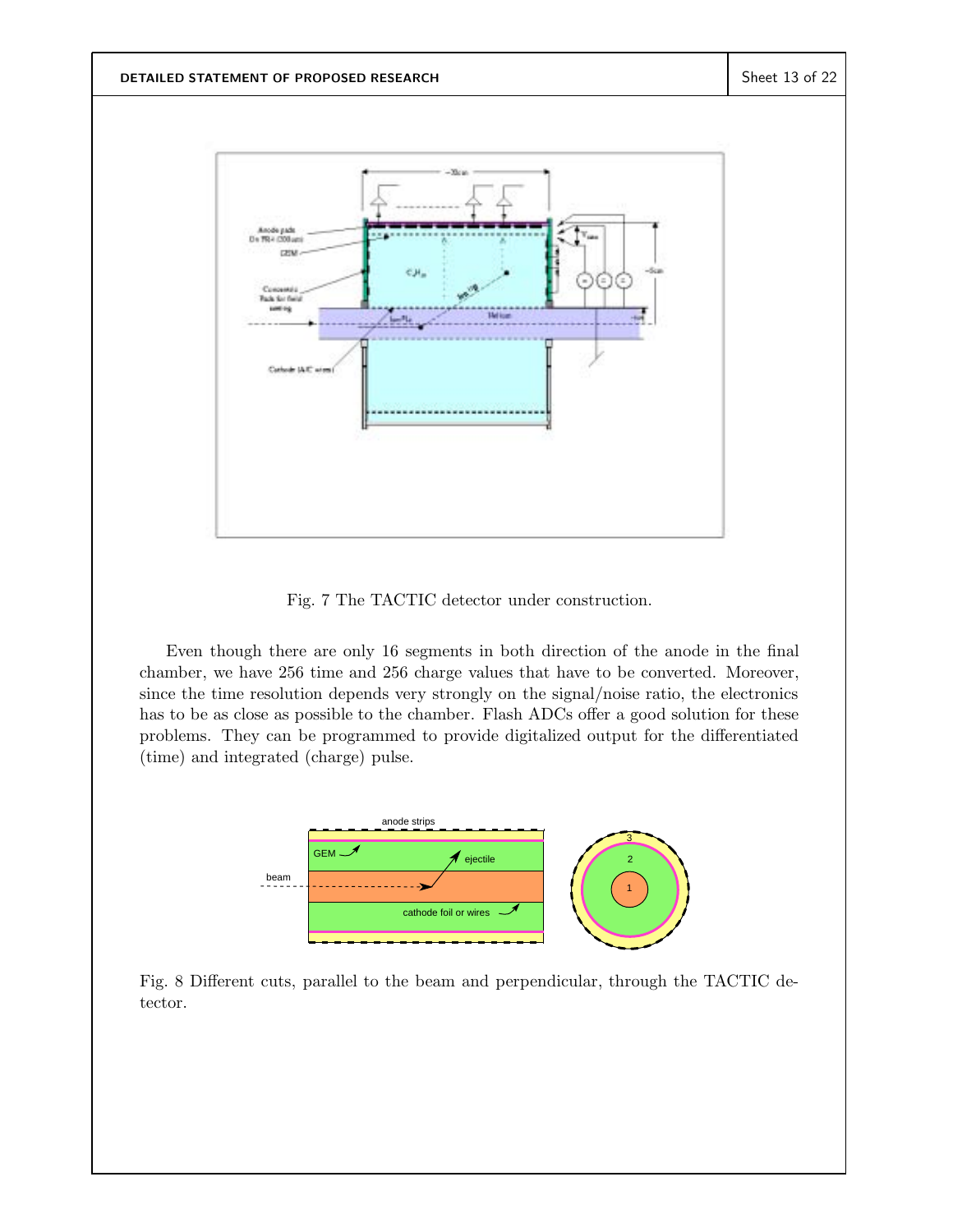

Fig. 9 Schematics of the TACTIC test chamber.

# **2.3 Experimental work at TACTIC so far**

As mentioned above, a good signal to noise ratio is an important ingredient for the time resolution i.e. the radial position resolution. To test the signal we used a planar test chamber for different gas mixture and pressure dependence of the signal strength. The planar test chamber consists of different layers with dimensions of 20 cm x 20 cm (see Fig. 9). The upper and lower plate is for the gas inlet and outlet (not shown). Following are the cathode and, on the other side, the anode plate. The latter comprises 32 parallel strips for the localization of the particle (the perpendicular direction is not resolved in this set-up). The layer following the cathode is just a frame of 2 cm thickness. The space inside this frame acts as the drift region and an  $\alpha$  source (<sup>241</sup>Am, 5.5 MeV) is mounted on this frame. The  $\alpha$ -particles are emitted along the drift region and perpendicular to the anode strips. The source position can be changed from the outside by adjusting screws. At last, the frame between drift region and anode strips holds the GEM foil.

Electrical contacts for each anode strips, the two GEM connectors as well as the cathode lead to the outside. A high voltage circuit board provides the needed cathode/anode and GEM voltage. GEM and anode have a common supply and the voltage ratio is fixed by divider resistors to 3.3.

The testchamber was flushed with a constant flow of 200 ccm/min of  $Ar/CO<sub>2</sub>$  and  $He/CO<sub>2</sub>$  gas mixtures: Fig. 10 shows the dependence of the signal/noise on the applied GEM+anode and drift voltage for different gases. As can be seen, the GEM works even better with helium and the operation is best with only a small amount of quenching gas. The latter result confirms the observations of other groups [26]. We finally operated the chamber for all further tests with a  $90/10$  He-CO<sub>2</sub> mixture. PHA spectra on single strips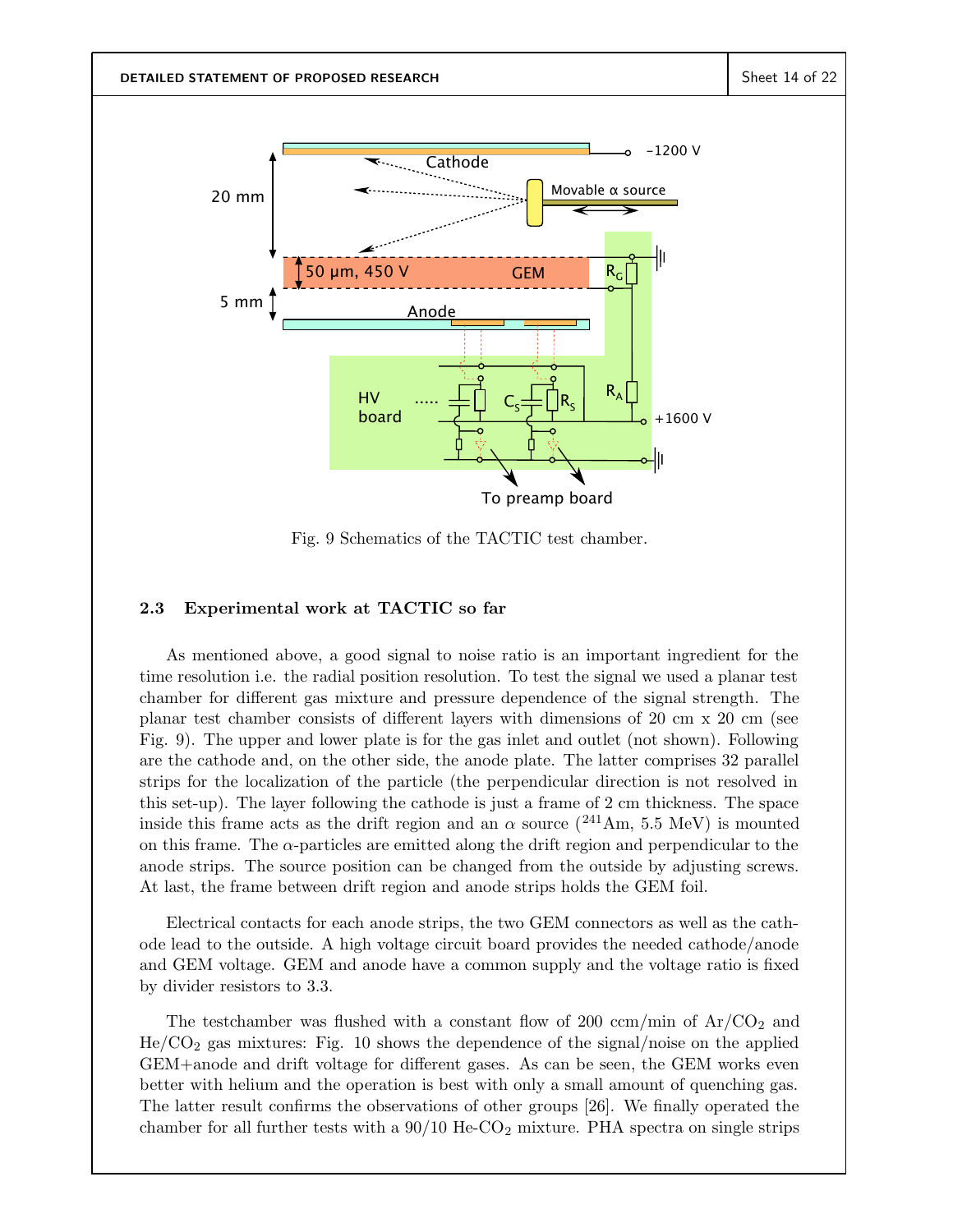

Fig. 10 Signal strength for different gases and voltages in our TACTIC test chamber.

show the expected simulated energy distribution for different positions of the source. The timing tests were performed with the currently available 4 channel preamplifier board (Fig. 5). Since we don't have a clear trigger signal (in the final detector we can use the RF beam signal as trigger) only the time differences to the strip signal can be analyzed. The angular range is limited by the cathode plate and the GEM and this range decreases with increasing distance between the source and the strips. Figure 11 shows the maximum and minimum time in dependence on the source distance. The asymmetry arises from as the source is not well centered. However, it is possible to estimate the electron drift times to about 2 cm/ $\mu$ s in agreement with the results of other groups [27]. A radial resolution of 0.2 mm can be estimated, which would be excellent for our final application.

A gas handling system to allow operating under less than atmospheric pressure has already been designed for the testchamber. This is necessary to check the quality of the signals under lower pressure conditions. For the <sup>8</sup>Li experiment the final chamber will be operated at 20-50 mbar to reduce the energy loss of the  $^{11}B$  recoils. The signals will be lower and the gas mixture presumably has to be changed. However, for the <sup>7</sup>Be recoil protons we have a wide variety of ranges, leading to even the use of xenon at atmospheric pressure for high beam energies. A 16-channel amplifier is ready for operation. This is already very close to the final set-up. We have to check how far the time and charge information can be extracted from this. A GEANT4 simulation is also in preparation. For the <sup>8</sup>Li( $\alpha$ ,n)<sup>11</sup>B measurement and inelastic <sup>7</sup>Be scattering we want to observe  $\gamma$ -rays emitted from different excitation positions. The GEANT simulation will show, how much the  $\gamma$ -rays are attenuated by the chamber and the surrounding electronics. No  $\gamma$ -detection is required for elastic scattering experiments; however, when implemented the detection of inelastic scattering to the first excited state of <sup>7</sup>Be ( $E_x=429$  keV) will provide additional information about the  ${}^{7}Be+p$  reaction mechanism. It is planned to use the DRAGON BGO array for  $\gamma$ -detection, with the detectors positioned outside the chamber.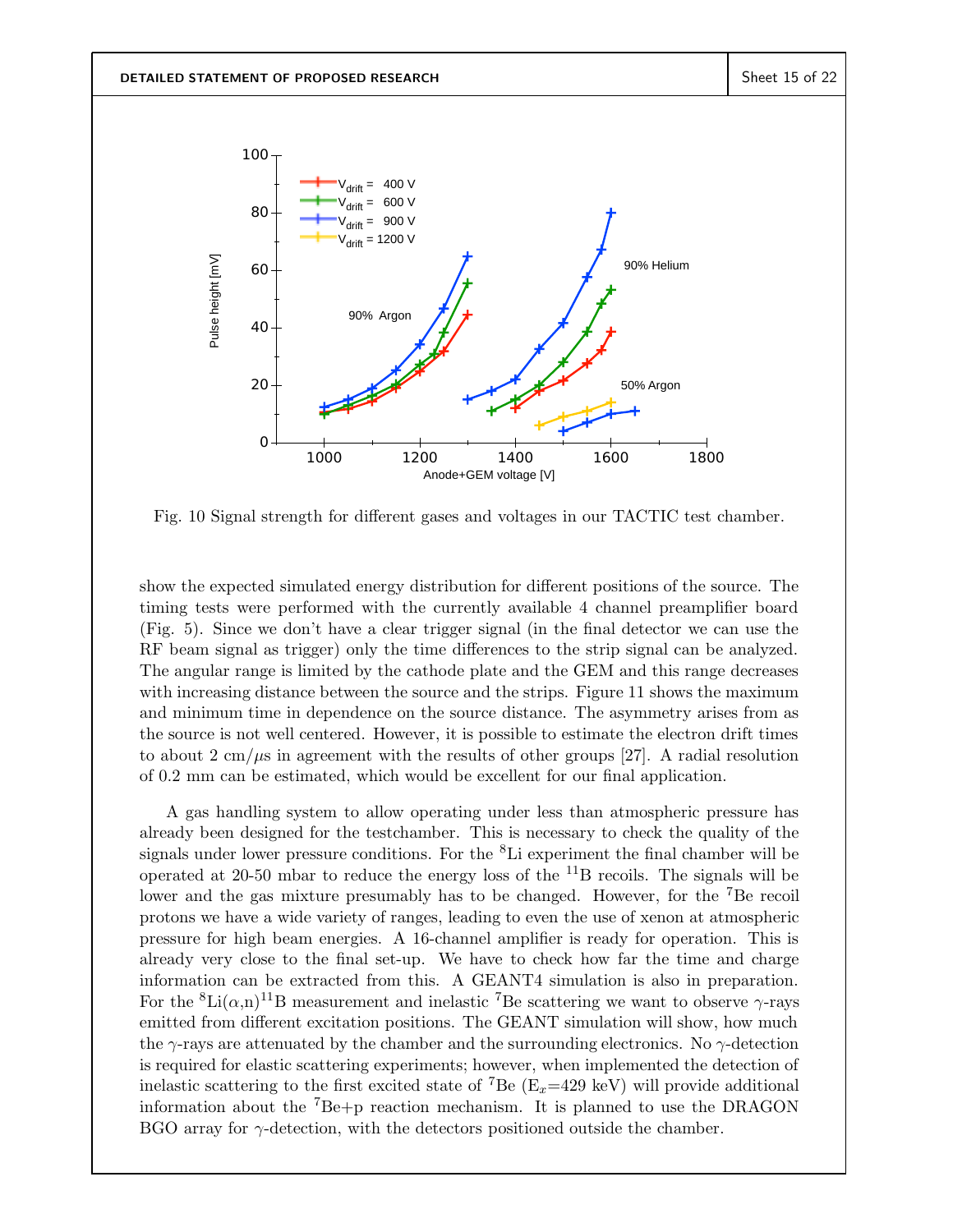

Fig. 11 Time range of signals in dependence from the distance to the source in our testchamber.

#### **2.4 Stopping powers and ranges**

We will run with entry and exit windows at the TUDA position and eventually an ISACII position. As the <sup>7</sup>Be beam looses energy both in the secondary stripper and the entry window, the beam energy at the active target region would have to be estimated by stopping power calculations. These can be checked by performing other elastic proton scattering measurements with stable beams. If the secondary stripper is mounted before the HE DRAGON take off, the energy loss in the stripper can also be measured by DRAGON. Stopping power calculations show that for the lowest energies, a very thin entrance window will be required. We are gaining at presence such experiences at the DRAGON ionization chamber with  $S_3N_4$  windows. As we are dealing with beam, entrance windows do not need to be large in diameter. However, pressures in the drift region have to be kept low then too, typically between 1 and 10 T. In addition, as we know the angle and the energy of the recoil proton, we can reconstruct the energy of the individual  ${}^{7}Be$ responsible for the scattering. The precision of this reconstruction needs to be tested. We will also keep the option open to run at the windowless gas target at DRAGON.

As far as the recoil proton range in the chamber is concerned it depends on the beam energy and angle and covers a wide range. In general, events close to 90◦ will have little energy and are stopped or considerably slowed down by the separation foil. Recoil protons close to zero degree have rather high energies but at least at the start of the chamber, also a long way to go. Fig. 12 shows the recoil proton energy in dependence from the angle for <sup>7</sup>Be energies of 0.25, 1.5, and 4.5 MeV/u, respectively. Obviously the distribution follows a cosine dependence making even for the highest energies observation close to 90° impossible. If one takes 200 keV as the minimum observable proton energy, then the maximum observable angle for the three cases is  $59° (0.25 \text{ MeV/u})$ ,  $78° (1.5 \text{ MeV/u})$ , and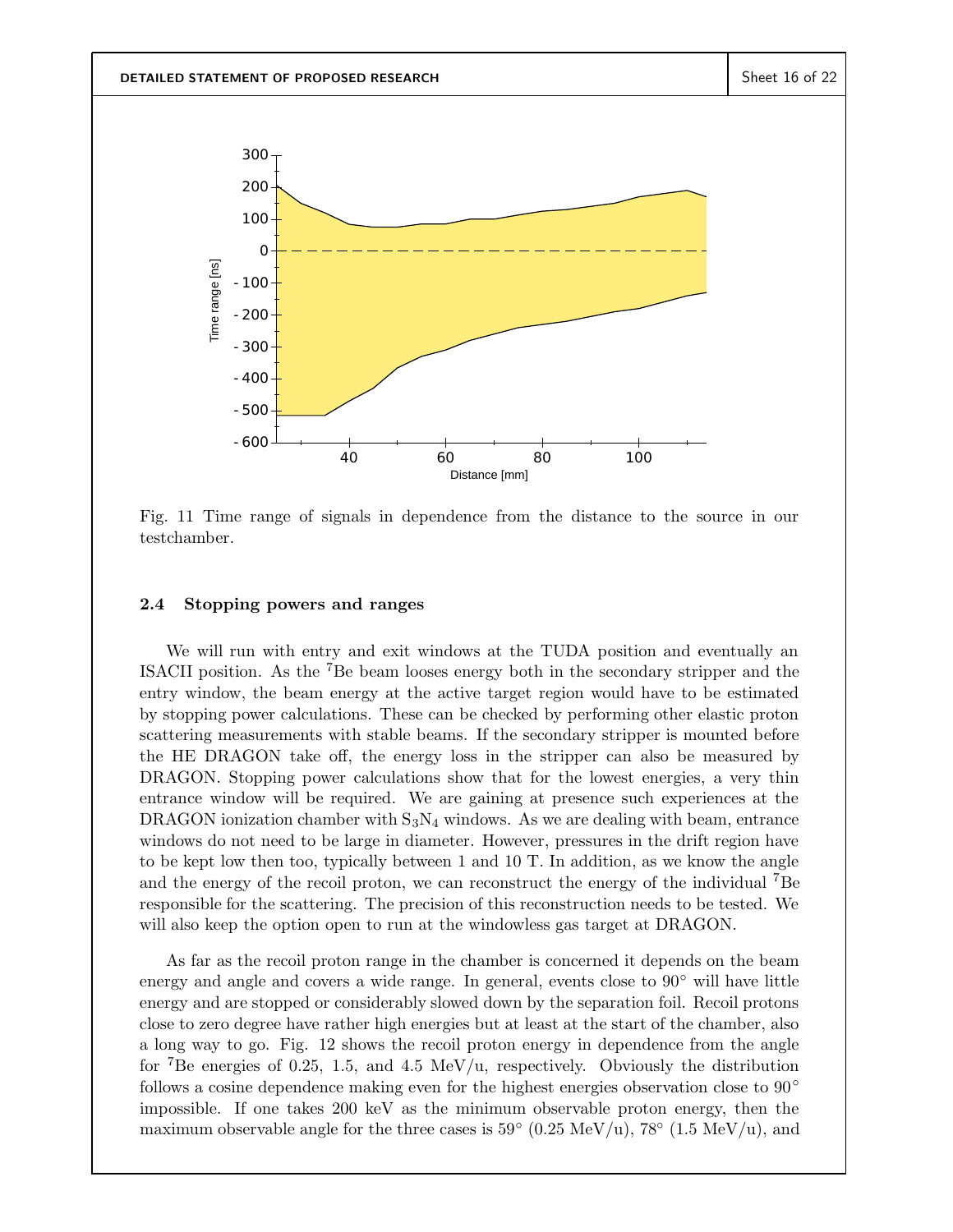

Fig. 12 Recoil proton energy for a <sup>7</sup>Be beam of 0.25, 1.5, and 4.5 MeV/u, respectively, in dependence of the scattering angle.

## $83^{\circ}$  (4.5 MeV/u).

The general advantage of TACTIC over previous experiments is that we will use a thin target gas cell of pure hydrogen for a target (no target deterioration) with tracing capabilities, simultaneous energy resolution and particle identification. The point is illustrated in Fig. 13 showing how degraded events can be excluded. In fact, it is our experience that the polyethylene targets used in Louvain or Oak Ridge deteriorate rapidly even at ion currents of  $10^7 \text{ s}^{-1}$ . While there is some equilibrium reached after a short bombardment, the stoichiometry of the target (which would not be trustworthy to start with) is unknown. The LLN measurements are therefore normalized to a  ${}^{7}\text{Li}(p,p){}^{7}\text{Li}$  measurement of 1953 [9]. However, different target stoichiometries and intial degredation in both the <sup>7</sup>Li and the <sup>7</sup>Be measurements will still influence the results. In addition, we will cover



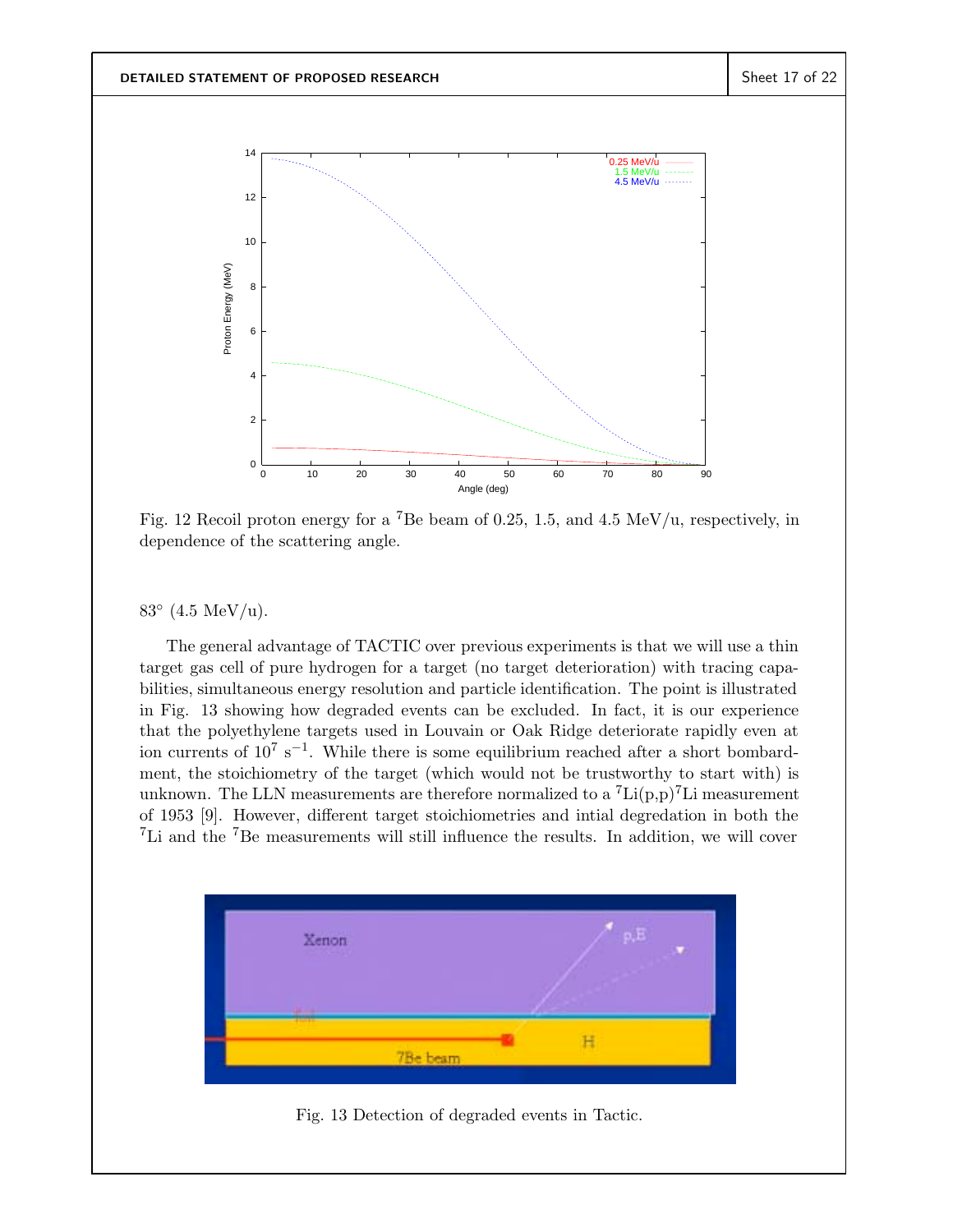a far more extended angular range than previous experiments and will also measure inelastic scattering channels that indeed influence the elastic channel above their respective thresholds.

## **3 Beam energies and number of shifts**

ISACI can provide <sup>7</sup>Be energies of close to 2 MeV/u. It is therefore proposed to run the first phase of the experiment at ISACI. Since there are claims of a s-wave resonance in  ${}^{7}Be+p$  [3] at higher energies it would be desirable, however, to extend the energy range to 4.5 MeV/u. Since ISACII is supposed to be online shortly after the time when our experiments commences, this should pose no problem, except the general one, which yet has to be worked out, how beam energy determinations are made at ISACII.

The aim of this precision experiment is to obtain good elastic angular distributions for many energies. Covering this excitation function requires extensive running for several weeks with at least two running periods. Several stable and unstable runs will be required as well to test TACTIC and obtain some <sup>7</sup>Li scattering data. All in all, the request can be estimated to about 100 shifts<sup>7</sup> of <sup>7</sup>Be beam and similar amounts of stable beam.

### **4 Safety**

In the past there have been some safety concerns about running the relatively longlived  $(T_{1/2}=53 \text{ d})$  <sup>7</sup>Be. However, the proposed beam intensities for elastic scattering hardly warrant such concerns. Most points where most of the activity is dumped in the ISAC hall can be easily covered and the activity be removed after the experiment. Given the amount of <sup>7</sup>Be dumped, tweasers should be sufficient to handle these foils. Fig. 1  $4$ shows these points in the ISAC hall. The total activity collected for all runs will be about  $1/100$  of that of the Seattle <sup>7</sup>Be target. Since the runs extend over quite some period, even that level will never materialize. In addition, at many points the  $\gamma$ -rays (478 keV) will be quite attenuated, e.g. in the RFQ by the massive steel tank, and at the ISACI stripper by a future lead shielding (planned for ages, but never installed). When beamlines are opened in the ISAC hall, swiping procedures detecting contaminations are already in place. As the <sup>7</sup>Be beam is always at some velocity in the ISAC hall, it will be implanted into the stopping material therefore not causing easily removable surface contaminations. We will produce an extensive safety report to cover these points. There should be also a reminder that isotopes like <sup>56</sup>Ni with far higher specific activities and biological hazards have been proposed to be available as beams at ISACII and no concerns about radiation levels have been raised in these cases.

<sup>7</sup>ISAC energy changes take at best several hours to a maximum of day (character wisebest for Miltonists).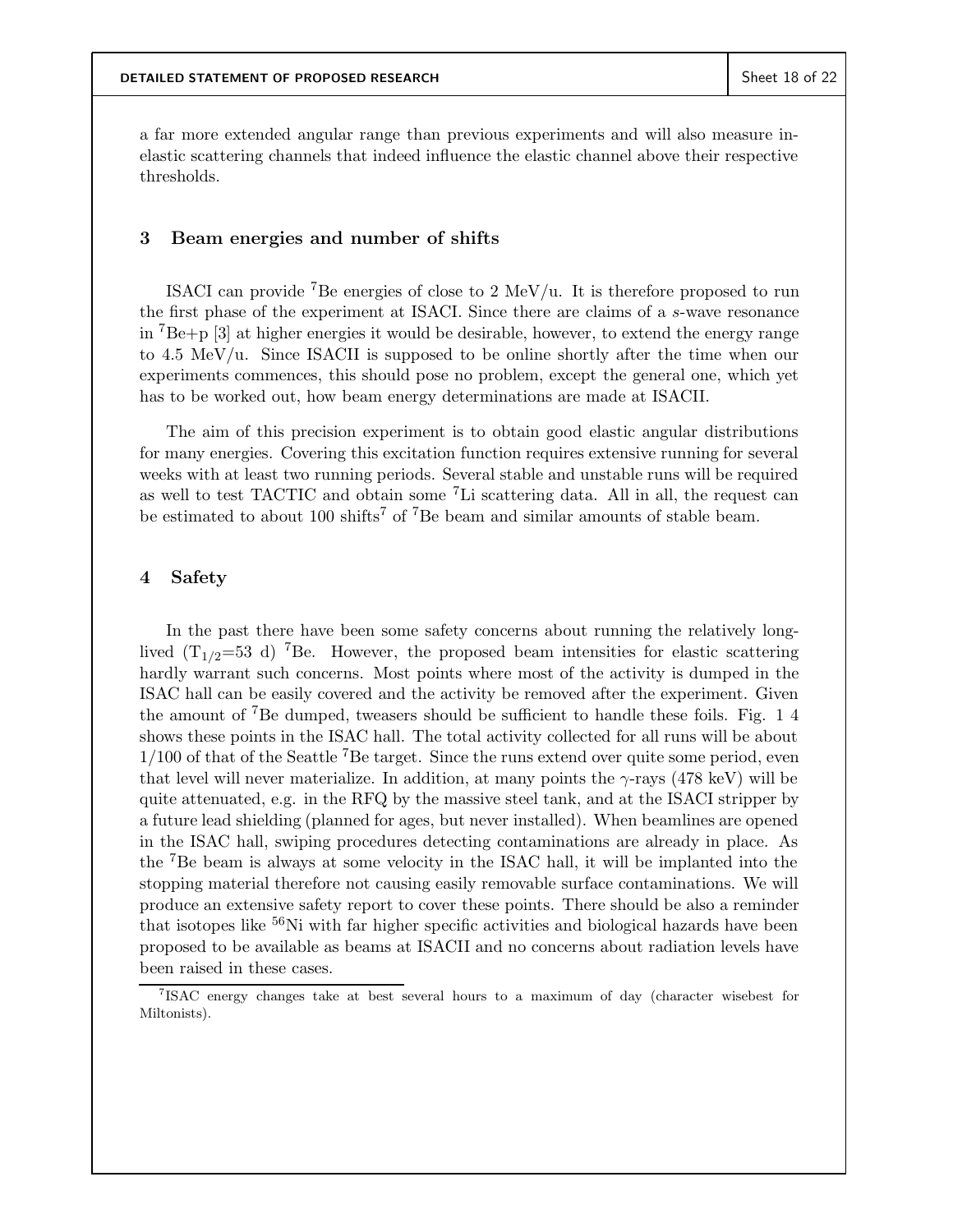

Fig. 14 Points in the ISAC hall where likely most of the <sup>7</sup>Be activity will be dumped.

# **5 Appendix: Scattering length**

For non-charged particles the phaseshift  $\delta$  at low energies can be expressed in a wavenumber  $k$  dependent expression as

$$
k \cot \delta_{\ell s} = \frac{1}{a_{\ell s}} + \frac{1}{2} r_{\ell}^2 k^2 + \cdots \tag{1}
$$

where  $a_{\ell s}$  is the scattering length and  $r_{\ell}$  the effective range. For  $k \rightarrow 0$  this scattering length has a finite, non zero value. A negative value indicates then a potential that does not have bound states while a positive scattering length indicates the presence of at least one bound state in the potential.

For charged particles, where the concept is generally less used, the scattering length is modified by Coulomb terms to

$$
2P_0k \cot \delta_{\ell s} + 2k\eta h(\eta) = \frac{1}{a_{\ell s}} + \frac{1}{2}r_{\ell}^2 k^2 + \cdots
$$
 (2)

with  $\eta$  the Sommerfeld parameter and the penetrability factor for the s wave

$$
P_0 = \frac{2\pi\eta}{e^{2\pi\eta} - 1} \tag{3}
$$

and the h-function given by

$$
h(\eta) = \eta^2 \sum_{j=1}^{\infty} \frac{1}{j(j^2 + \eta^2)} - \ln \eta - \gamma
$$
 (4)

with  $\gamma=0.5772...$  being the Euler constant. The scattering length and effective range can then replace the phase  $\delta$  in the fits, as was done in Ref. [2].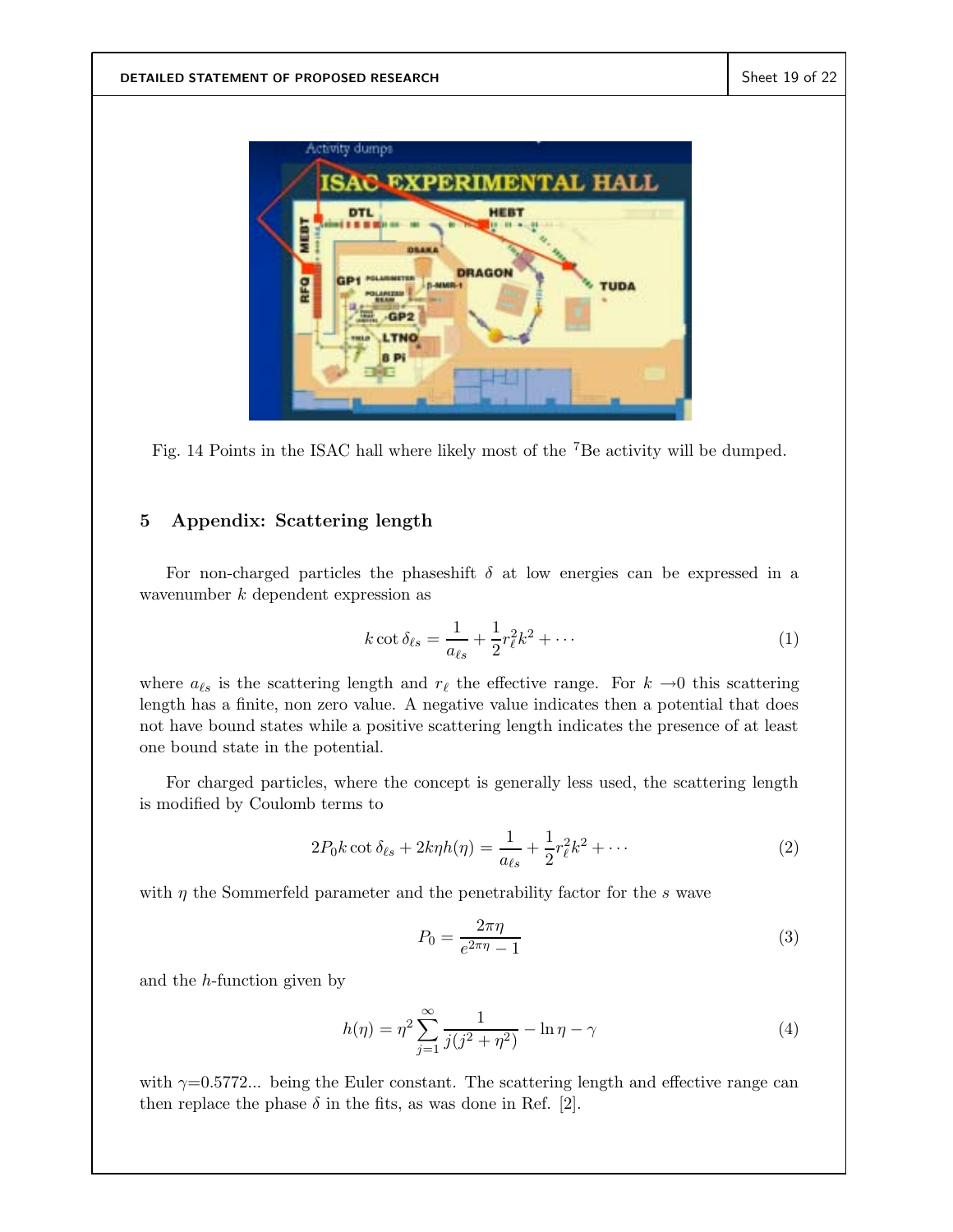# **References**

- 1. A. Junghans et al., Physical Review C, **68** (2003) 065803.
- 2. C. Angulo et al., Nucl. Phys. A **716** (2003) 211
- 3. G.V. Rogachev et al., PRC 64 (2001) 061601
- 4. F. Barker and A.M. Mukhamezhanov, NPA 673 (2000) 526
- 5. JM. Sparenberg, to be published and private communication (2004)
- 6. L. Brown et al., NPA 206 (1973) 353
- 7. B. Davids and S. Typel, PRC 68 (2003) 045802
- 8. K. Shima et al., At. Dat. Nucl. Dat. Tabl. **51** (1992) 173
- 9. W.D. Warters, W.A. Fowler, C.C. Lauritsen, Phys. Rev. **91** (1953) 917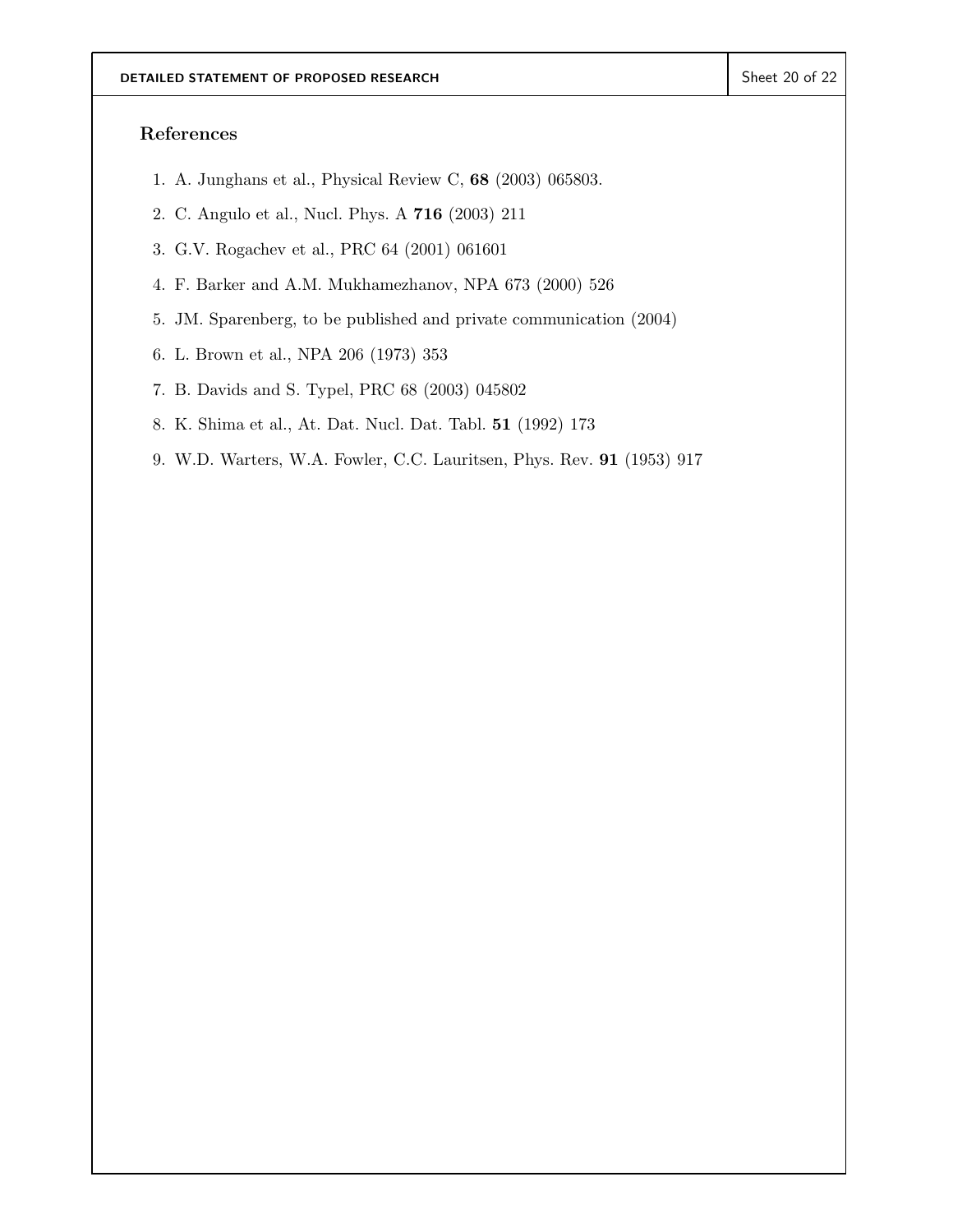Include publications in refereed journal over at least the previous 5 years.

- 1. J.M. D Auria, R.E. Azuma, S. Bishop, L. Buchmann, M.L. Chatterjee, A.A. Chen, S. Engel, D. Gigliotti, U. Greife, D. Hunter, A. Hussein, D. Hutcheon, C. Jewett, J. José, J. King, A.M. Laird, M. Lamey, R. Lewis, W. Liu, A. Olin, D. Ottewell, P.D. Parker, J. Rogers, C. Ruiz, M. Trinczek, and C. Wrede, "The  $21\text{Na}(p,\gamma)^{22}\text{Mg}$ Reaction from Ecm = 200 to 1103 keV in Novae and X-ray Bursts", Phys. Rev. C 69 065803 (2004).
- 2. U. Greife, S. Bishop, L. Buchmann, M.L. Chatterjee, A.A. Chen, J.M. D Auria, S. Engel, D. Gigliotti, D. Hunter, A. Hussein, D. Hutcheon, C. Jewett, A.M. Laird, M. Lamey, W. Liu, A. Olin, D. Ottewell, J. Rogers, and C. Wrede, "Energy loss around the stopping power maximum for Ne, Mg, and Na ions in hydrogen gas", Nucl. Inst. Meth. B 217 1, 1 (2004).
- 3. A.R. Junghans, E.C. Mohrmann, K.A. Snover, T.D. Steiger, E.G. Adelberger, J.M. Casandjian, H.E. Swanson, L. Buchmann, S.H. Park, A. Zyuzin, A. Laird, "Precision measurement of the  $^7$ Be(p, $\gamma$ )<sup>8</sup>B" S-factor", Phys. Rev. C., 68 (2003) 065803
- 4. S. Bishop, R.E. Azuma, L. Buchmann, A.A. Chen, M.L. Chatterjee, J.M. D'Auria, S. Engel, D. Gigliotti, U. Greife, M. Hernanz, D. Hunter, A. Hussein, D.A. Hutcheon, C. Jewett, J.Joseé, J. King, S. Kubono, A.M. Laird, M. Lamey, R. Lewis, W. Liu, S. Michimasa, A. Olin, D. Ottewell, P.D. Parker, J.G. Rogers, F. Strieder, and C. Wrede,  $^{(21)}\text{Na}(p,\gamma)^{22}\text{Mg}$  reaction and Oxygen-neon novae", Phys. Rev. Let., 90 (2003) 162501
- 5. D.A. Hutcheon. S. Bishop, L. Buchmann, M.L. Chatterjee, A.A. Chen, J.M. D'Auria, S. Engel, D. Gigliotti, U. Greife, D. Hunter, A. Hussein, C.C. Jewett, N. Khan, M. Lamey, A.M. Laird, W. Liu, A. Olin, D. Ottewell, J.G. Rogers, G. Roy, H. Sprenger, C. Wrede,"The DRAGON facility for nuclear astrophysics at TRIUMF-ISAC: design, construction and operation", Nucl. Inst. Meth. A, 498 (2003) 190
- 6. W. Liu, G. Imbriani, L. Buchmann, A.A. Chen, J.M. D'Auria, A. D'Onoforio, S. Engel, L. Gialanella, U. Greife, D. Hunter, A. Hussein, D.A. Hutcheon, A. Olin, D. Ottewell, D. Rogalla, J. Rogers, M. Romano, G. Roy, F. Terassi, " Charge state studies of low energy heavy ions passing through hydrogen and helium gases", Nucl. Inst. Meth. A, 496 (2003) 198
- 7. J.C. Chow, J.D. King, N.P.T. Bateman, R.N. Boyd, L. Buchmann, J.M. D'Auria, T. Davinson, M. Dombsky, E. Gete, U. Giesen, C. Iliadis, K.P. Jackson, A.C. Morton, J. Powell, and A. Shotter, "β-delayed particle decay of <sup>17</sup>Ne into  $p + \alpha$ <sup>12</sup>C through the isobaric analog state in <sup>17</sup>F", Phys. Rev. C, 66 (2002) 064316
- 8. A.C. Morton, J.C. Chow, J.D. King, R.N. Boyd, N.P.T. Bateman, L. Buchmann, J.M. D'Auria, T. Davinson, M. Dombsky, W. Galster, E. Gete, U. Giesen, C. Iliadis, K.P. Jackson, J. Powell, G. Roy, and A. Shotter, "Beta-delayed particle decay of  $17\,\text{Ne}$ ", Nucl. Phys. A, 706 (2002) 15
- 9. C. Ruiz, F. Sarazin, L. Buchmann, T. Davinson, R.E. Azuma, A.A. Chen, B.R. Fulton, D. Groombridge, L. Ling, A. Murphy, J. Pearson, I. Roberts, A. Robinson, A.C. Shotter, P. Walden, and P.J. Woods, "Strong resonances in elastic scattering